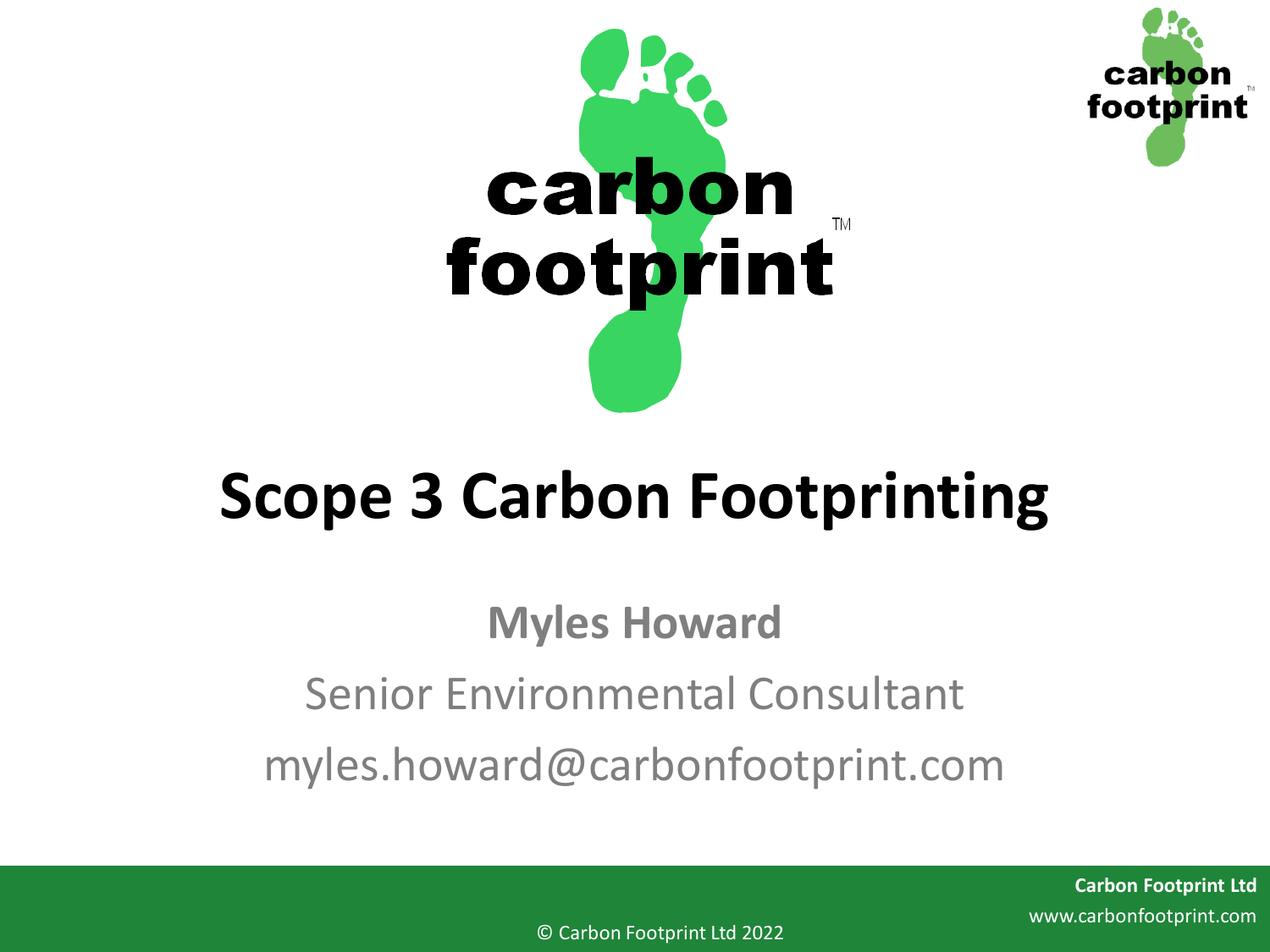# **The Scopes**



Figure [1.1] Overview of GHG Protocol scopes and emissions across the value chain



**Carbon Footprint Ltd** www.carbonfootprint.com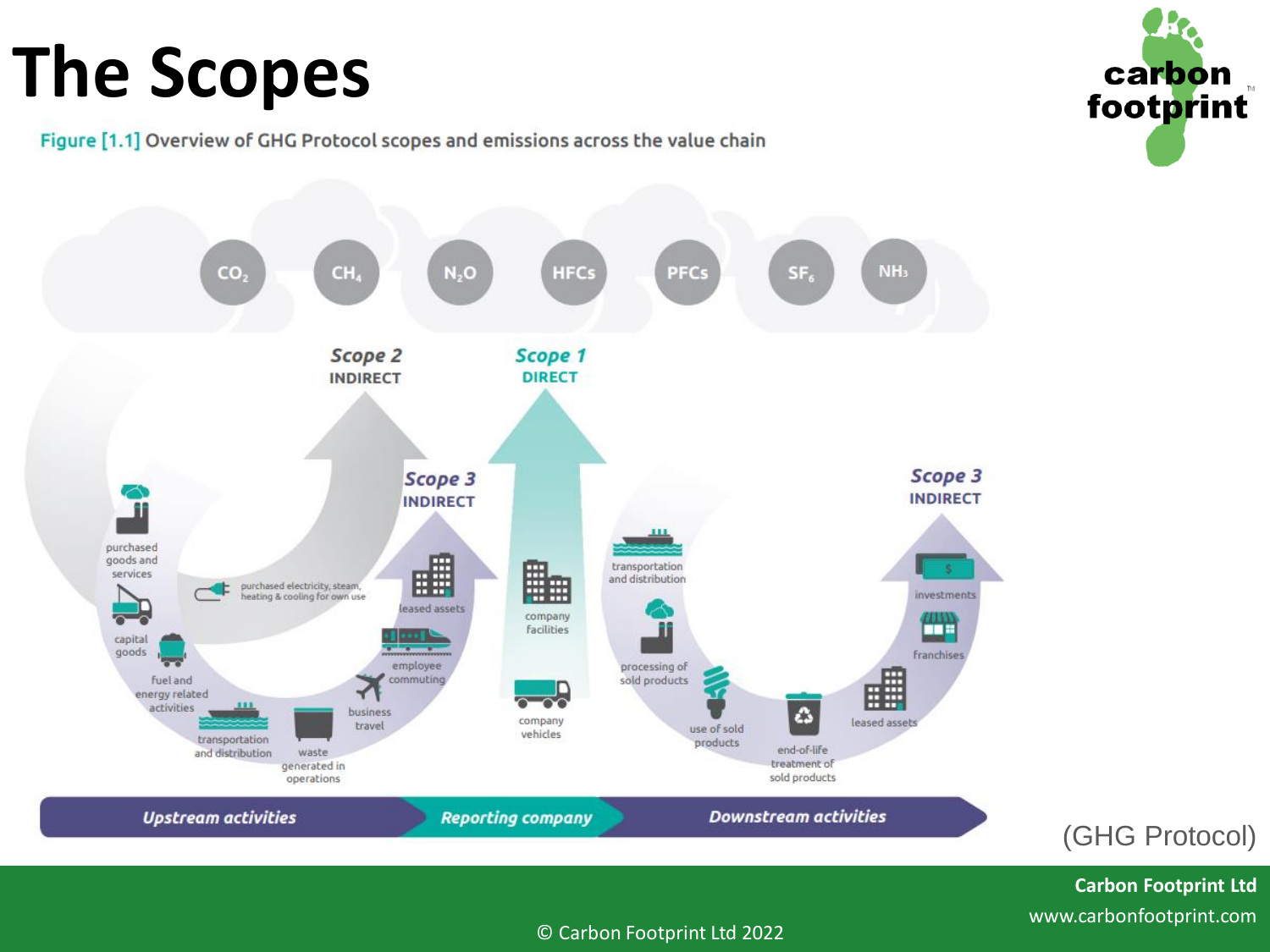# **Why measure and manage your scope 3 emissions**



- **Mandatory Disclosure -** of Scope 3/Supply Chain emissions is becoming more popular and requires reporting in their **Annual Reports (SECR, PPN 06/21).**
- **Voluntary Disclosure -** The **Carbon Disclosure Project** and **Science Based Target Initiative** are actively promoting the need for Scope 3 carbon footprint reporting.
- **Internal Understanding –**

**-Identify** and respond to **carbon 'hot spots' in your supply chain**.

**-Save cost and improve sustainability** in your supply chain. Microsoft Word - PPN 0621 Technical standard for the Completion of [Carbon Reduction Plans.docx \(publishing.service.gov.uk\)](https://assets.publishing.service.gov.uk/government/uploads/system/uploads/attachment_data/file/991625/PPN_0621_Technical_standard_for_the_Completion_of_Carbon_Reduction_Plans__2_.pdf)





**Carbon Footprint Ltd** www.carbonfootprint.com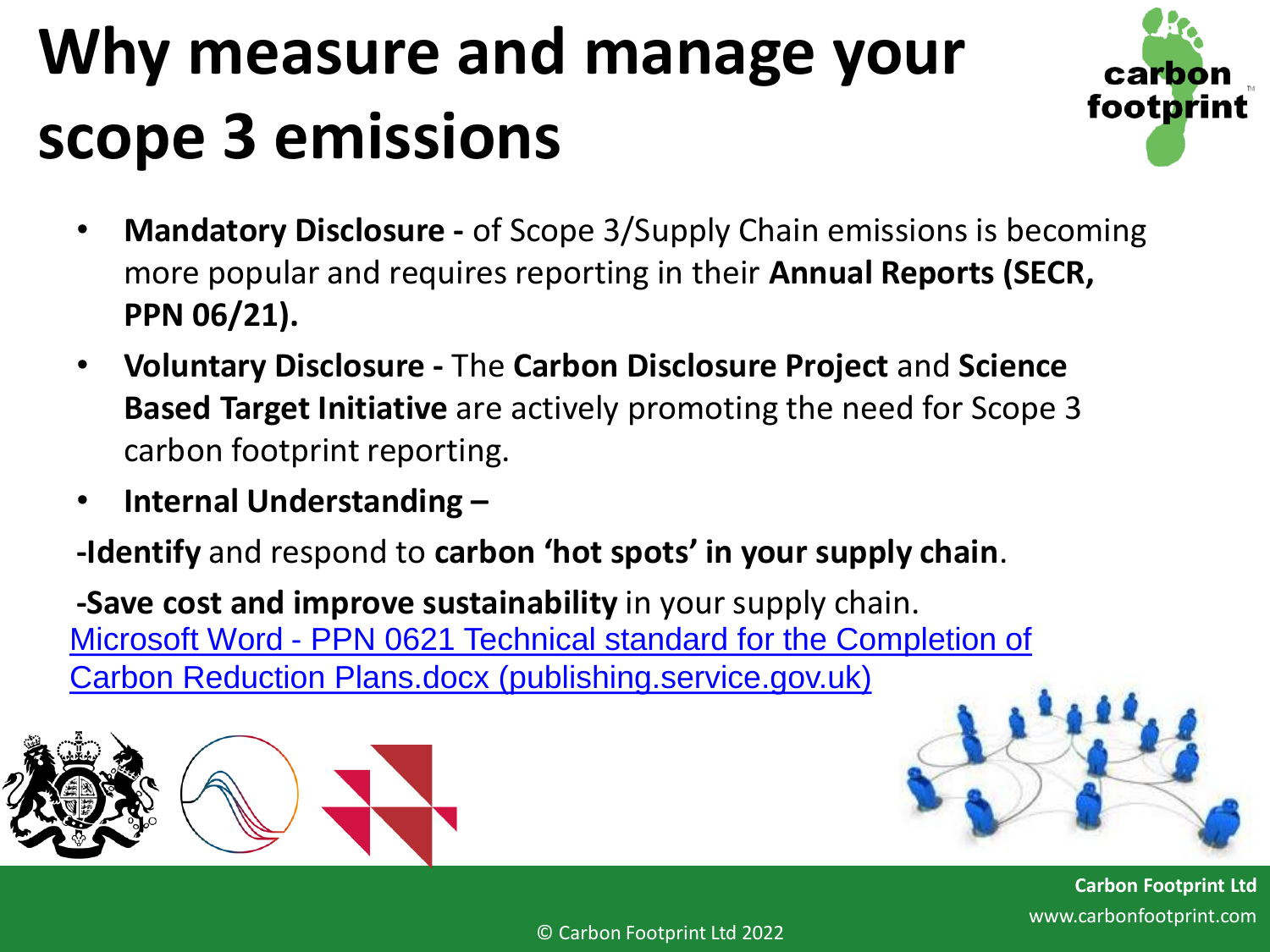# **Where to Begin**



## **Scope 1 and 2**, understand your own footprint first.

**Scope 3 emissions are someone else's scope 1 and 2**. Despite this, it should be tracked and reported to give better supply chain understanding and to drive change.

### **Two Options**

Option 1 – Gap Analysis Options 2 – Screening (Cost or Average Based)

> **Carbon Footprint Ltd** www.carbonfootprint.com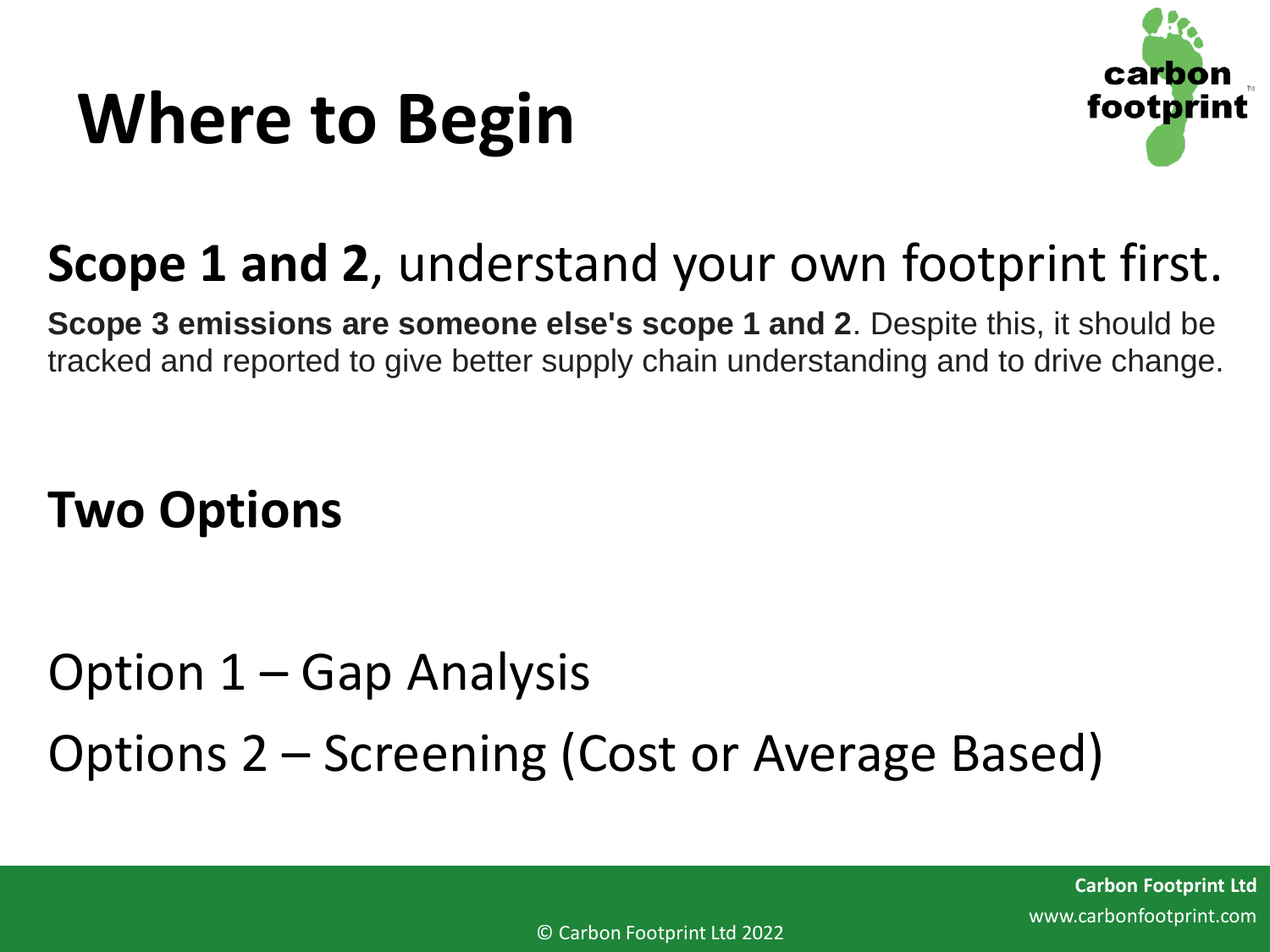# **Where to begin – Gap Analysis**

Table [5.4] Description and boundaries of scope 3 categories

#### **Upstream scope 3 emissions**

 $Ca$ 

 $2.$ 

| scream scope 3 emissions                                                                  |                                                                                                                                                                                                   | transportation                                                                          | generated in              |                                                |  |
|-------------------------------------------------------------------------------------------|---------------------------------------------------------------------------------------------------------------------------------------------------------------------------------------------------|-----------------------------------------------------------------------------------------|---------------------------|------------------------------------------------|--|
| tegory                                                                                    | <b>Category description</b>                                                                                                                                                                       | Minimum boundary                                                                        | and distribution          | operations                                     |  |
| <b>Purchased goods</b><br>and services                                                    | Extraction, production, and<br>transportation of goods and services<br>purchased or acquired by the<br>reporting company in the reporting<br>year, not otherwise included in<br>Categories 2 - 8  | · All upstream (cradle-to-gate)<br>emissions of purchased goods and<br>services         | <b>6. Business travel</b> | 7. Employee<br>commuting                       |  |
| Capital goods                                                                             | Extraction, production, and transport-<br>ation of capital goods purchased or<br>acquired by the reporting company in<br>the reporting year                                                       | · All upstream (cradle-to-gate)<br>emissions of purchased capital goods                 | 8. Upstream               | 9. Downstrea<br>transportatio<br>and distribut |  |
| <b>Fuel- and energy-</b><br>related activities<br>(not included in<br>scope 1 or scope 2) | Extraction, production, and<br>transportation of fuels and energy                                                                                                                                 |                                                                                         | leased assets             |                                                |  |
|                                                                                           | purchased or acquired by the<br>reporting company in the reporting<br>year, not already accounted for in<br>scope 1 or scope 2, including:                                                        |                                                                                         | 10. Processing of         | 11. Use of so                                  |  |
|                                                                                           | a. Upstream emissions of purchased<br>fuels (extraction, production, and                                                                                                                          | a. For upstream emissions of<br>purchased fuels: All upstream                           | sold products             | products                                       |  |
|                                                                                           | transportation of fuels consumed<br>by the reporting company)                                                                                                                                     | (cradle-to-gate) emissions of<br>purchased fuels (from raw<br>material extraction up to | 12. End-of-life           | 13. Downstro                                   |  |
|                                                                                           |                                                                                                                                                                                                   | the point of, but excluding<br>combustion)                                              | treatment of sold         | leased assets                                  |  |
|                                                                                           | <b>b.</b> Upstream emissions of purchased<br>electricity (extraction, production,                                                                                                                 | <b>b.</b> For upstream emissions of<br>purchased electricity: All upstream              | products                  |                                                |  |
|                                                                                           | (cradle-to-gate) emissions of<br>and transportation of fuels<br>purchased fuels (from raw<br>consumed in the generation<br>material extraction up to the point<br>of electricity, steam, heating, |                                                                                         | <b>14. Franchises</b>     | 15. Investme                                   |  |



**operations Employee commuting 9. Downstream transportation and distribution 11. Use of sold products**

**5. Waste** 

**13. Downstream leased assets** 

**14. Franchises 15. Investments**

<https://ghgprotocol.org/standards/scope-3-standard>

**4. Upstream** 

**Carbon Footprint Ltd** www.carbonfootprint.com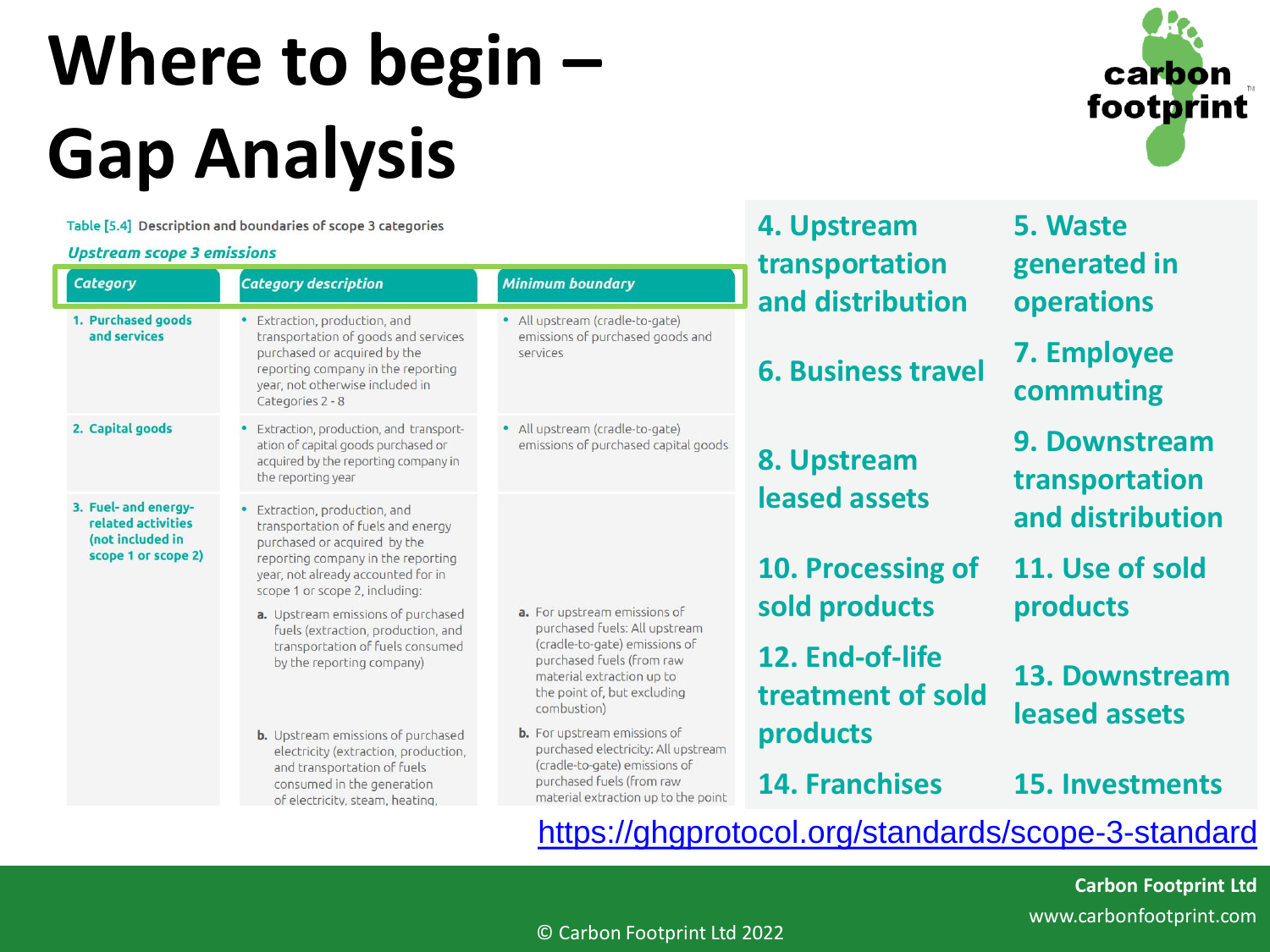# **Data Availability**

**Primary-** Exact usage data from operations (e.g. Fuels, Mileage, Materials).

**Secondary-** Data from global average emissions factors based on known processes.

**Tertiary-** Cost Based Analysis to identify key data sources to help identify where to target the above data. Need the above data to have measurable reductions.



**A C C U R A C Y**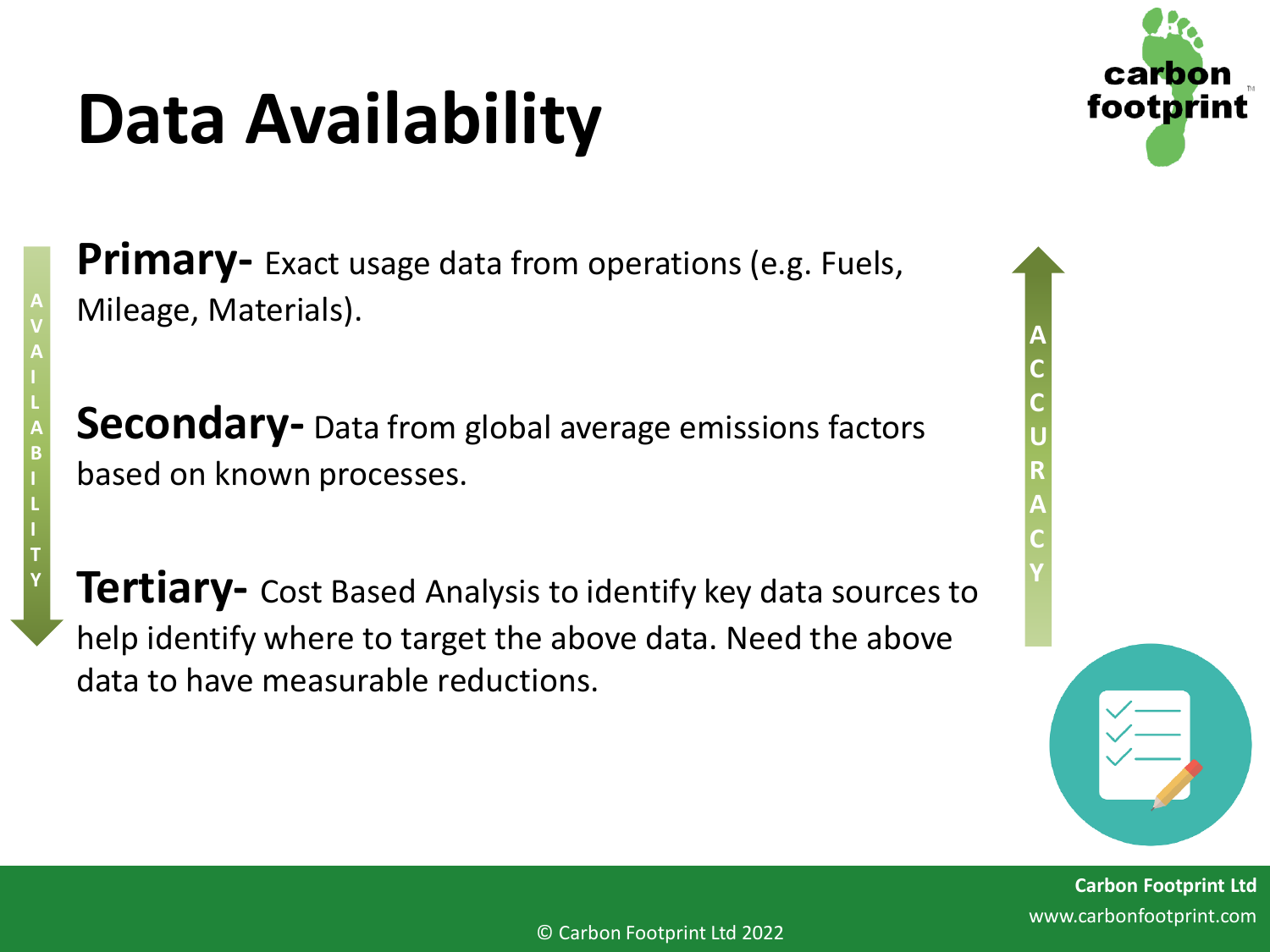## **Where to begin – Spend based carbon assessment**



- Using cost-based factors to estimate supply chain GHG emissions based on financial spend.
- Identify "Hot Spots", typically the top 3 sources to focus on.
- Report on findings, identifying suppliers contributing to your Organization's footprint.

| <b>SIC Group</b> | <b>Section</b> | <b>Sector Summary</b>                                                                                       | Total Cost (£) | <b>Comments</b>                    | EF.<br>(thousan<br>d tonnes<br>CO2e/<br>$\blacksquare$ £millio $\blacksquare$ | tCO2e    | F: Buildings &<br><b>Breakdown of carbon footprint</b><br>building<br>F: Constructions & |
|------------------|----------------|-------------------------------------------------------------------------------------------------------------|----------------|------------------------------------|-------------------------------------------------------------------------------|----------|------------------------------------------------------------------------------------------|
|                  | $\mathbf{A}$   | Products of forestry, logging and related services                                                          | 30,156         | Forestry                           | 0.15                                                                          | 4.52     | _construction<br>construction                                                            |
|                  |                | Other mining and quarrying products                                                                         | 91,603         | <b>Mining products</b>             | 0.71                                                                          | 65.04    | E: Water Supply;<br>works<br>works for civil                                             |
| 10               |                | Processing and preserving of meat and production of meat products                                           | 11,520         | <b>Meat products</b>               | 0.23                                                                          | 2.65     | Sewerage, Waste<br>2.8%<br>N: Rental and<br>engineering                                  |
| 13               | $\mathbf{c}$   | <b>Textiles</b>                                                                                             | 74,108         | <b>Textiles</b>                    | 0.31                                                                          | 22.97    | Management &<br>Leasing Services                                                         |
| 16               |                | Wood and of products of wood and cork, except furniture; articles of straw and<br>plaiting materials        | 989,169        | <b>Wood products</b>               | 0.59                                                                          | 583.61   | 5.1%<br>O: Public<br>Administration &                                                    |
| 18               | $\mathbf{C}$   | <b>Printing and recording services</b>                                                                      | 66.575         | <b>Printing services</b>           | 0.08                                                                          | 5.33     |                                                                                          |
| 20               |                | Manufacture of cleaning & toilet preparations                                                               | 301,760        | <b>Cleaning products</b>           | 0.08                                                                          | 24.14    | D: Electricity, Gas,                                                                     |
| 21               | $\mathsf{C}$   | Basic pharmaceutical products and pharmaceutical preparations                                               | 32,149         | <b>Pharmaceutical products</b>     | 0.06                                                                          | 1.93     | Steam & A/C                                                                              |
| 22               | c.             | <b>Rubber and plastic products</b>                                                                          | 46,123         | <b>Rubber and plastic products</b> | 0.49                                                                          | 22.60    | Other*                                                                                   |
| 23.1-4 & 23.7-9  | $\mathsf{C}$   | Manufacture of glass, refractory, clay, other porcelain and ceramic products,<br>Stone, & abrasive products | 4,529          | Natural soil based products        | 1.33                                                                          | 6.02     | Supply<br>4.5%<br>C: Manufacturing<br>2.1%<br>47.8%                                      |
| $23.5 - 6$       | $\mathbf{C}$   | Cement, lime, plaster and articles of concrete, cement and plaster                                          | 3.862          | <b>Cement products</b>             | 3.15                                                                          | 12.17    |                                                                                          |
| $24.1 - 3$       | $\mathbf{C}$   | Manufacture of basic Iron & Steel                                                                           | 296,468        | Iron and steel                     | 3.83                                                                          | 1,135.47 |                                                                                          |
| $24.4 - 5$       | $\mathbf{c}$   | Other basic metals and casting                                                                              | 1,036,849      | Other metals                       | 0.54                                                                          | 559.90   | F: Specialised                                                                           |
| 25.1-3+25.5-9    | $\mathbf{C}$   | Fabricated metal products, except machinery and equipment, excluding<br>weapons and ammunition              | 2,236,097      | <b>Metal products</b>              | 0.21                                                                          | 469.58   | construction<br>works                                                                    |
| 26               | $\mathbf{c}$   | Computer, electronic, communication and optical products                                                    | 1,705,287      | <b>Electronics</b>                 | 0.05                                                                          | 85.26    | 14.2%                                                                                    |
| 27               | $\mathbf{c}$   | <b>Electrical equipment</b>                                                                                 | 1,256,920      | <b>Electrical equipment</b>        | 0.16                                                                          | 201.11   |                                                                                          |
| 28               | $\mathbf{c}$   | Machinery and equipment n.e.c.                                                                              | 5,756,326      | <b>Machinery and equipment</b>     | 0.12                                                                          | 690.76   |                                                                                          |

Some downstream emissions sources may need modeling if not directly paid for e.g. Distribution, Product Use and Waste.

© Carbon Footprint Ltd 2022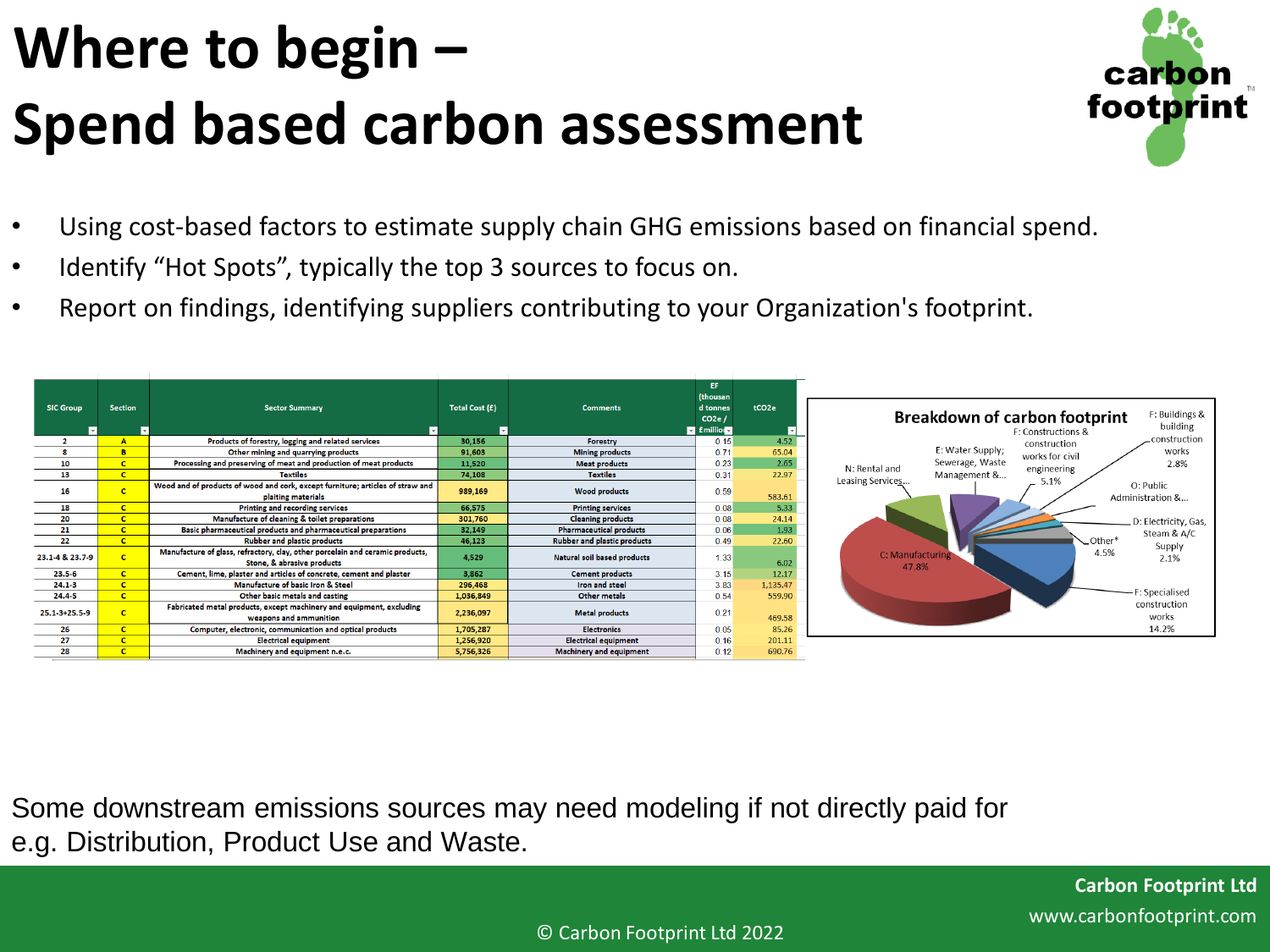

## **Progression** Improving data as you go

Year 1 – 100% Tertiary Data

#### Hybrid approach

Year 2 – Primary or secondary data for the top 3 identified sources. Year 3 – Working with suppliers to reduce emissions. Majority Primary or secondary.

Year 5 – A better understanding of your supply chain allowing more data and more influence

Shifting toward primary and secondary data allows for tracking and measuring emission reductions

> **Carbon Footprint Ltd** www.carbonfootprint.com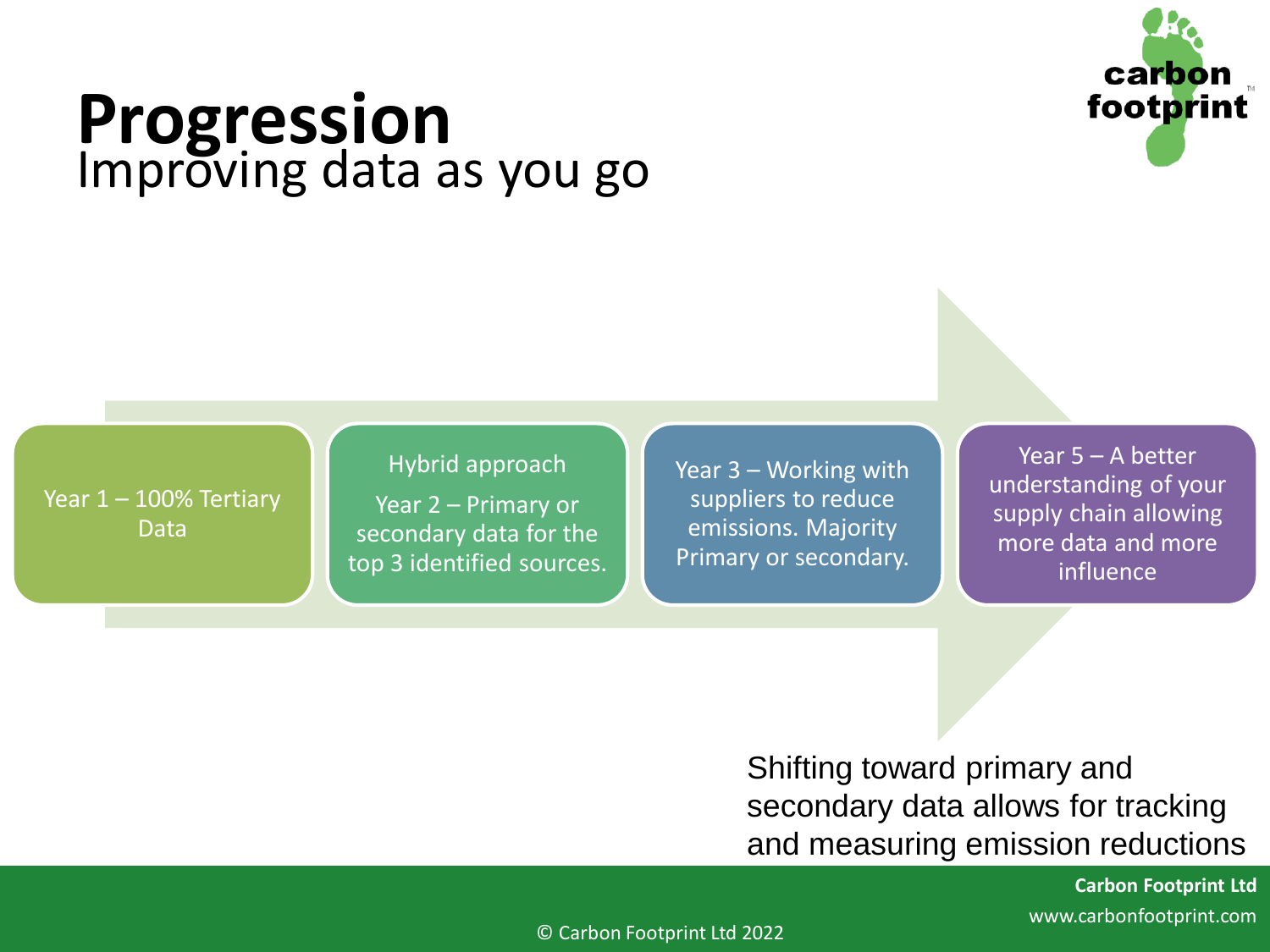

- **Reduce overall emissions through identifying hotspots.**
- **Tenders to becoming part of or remaining in supply chains.**
- **Go above and beyond minimum reporting to show Environmental understanding.**
- **Show green credentials, differentiate your brand and show transparency.**



### **The aim of this talk was to:**

- Identify your next step and a potential strategy for understanding your Scope 3 emissions
- Identify the benefits of monitoring your scope 3 emissions/supply chain
- Provide details on how extensive and how far a supply chain can stretch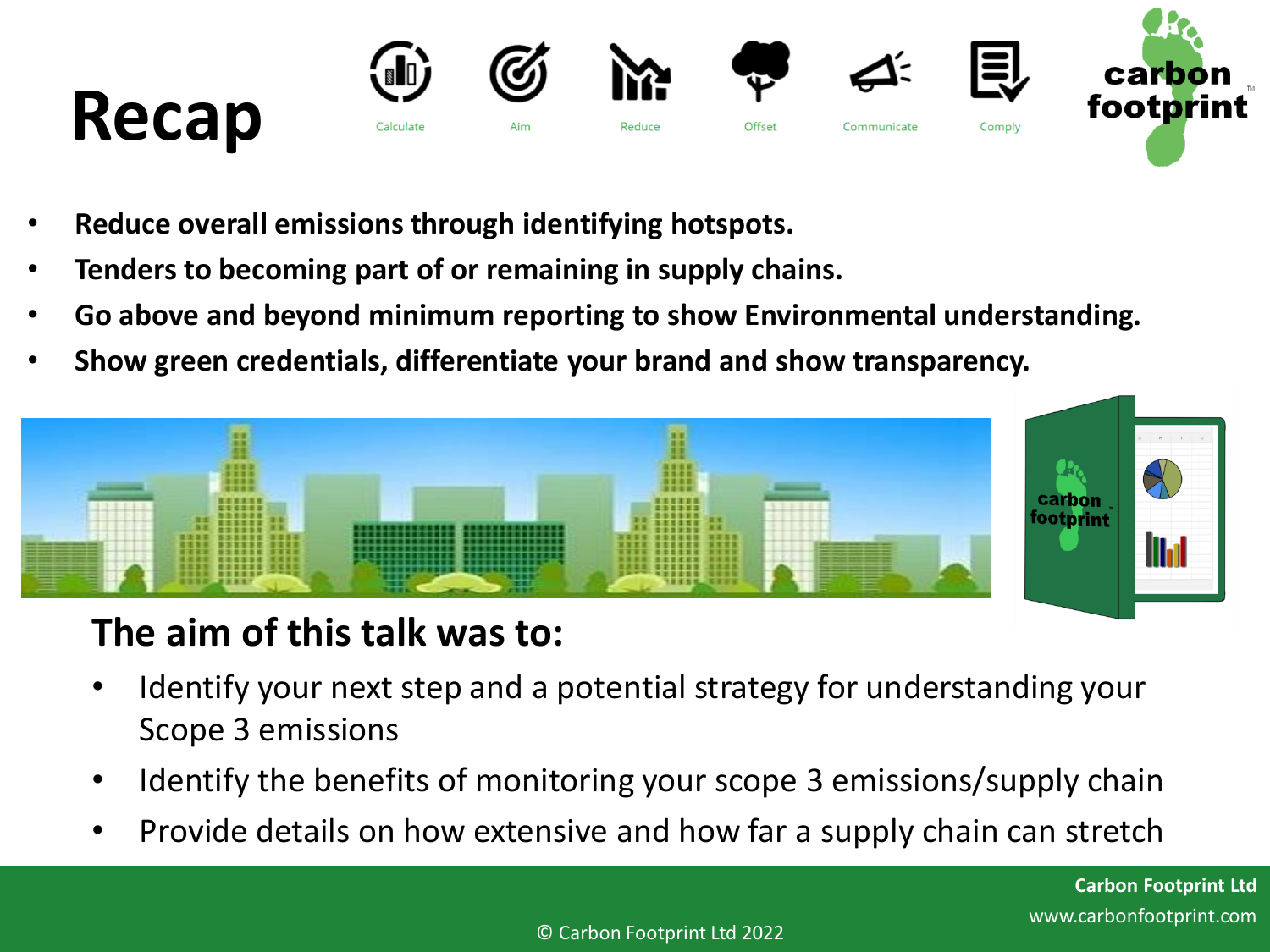# **Information & Further Resources**





**SUPPLY CHAIN FOOTPRINT** 

Services To Calculate The Environmental Impact Of Your Supply Chain

- Carbon Footprint Website<https://www.carbonfootprint.com/supplychainfootprint.html>
- Scope 3 GHG Protocol <https://ghgprotocol.org/scope-3-technical-calculation-guidance>
- PPN 06/21 Scope 3 Guidance Microsoft Word [PPN 0621 Technical standard for the Completion of Carbon](https://assets.publishing.service.gov.uk/government/uploads/system/uploads/attachment_data/file/991625/PPN_0621_Technical_standard_for_the_Completion_of_Carbon_Reduction_Plans__2_.pdf)  Reduction Plans.docx (publishing.service.gov.uk)
- Gov.UK<https://www.gov.uk/government/statistics/uks-carbon-footprint>
- ONS.gov.uk<https://www.ons.gov.uk/economy/environmentalaccounts>
- WIOD Socio Economic Accounts 2016 <http://www.wiod.org/database/seas16>

© Carbon Footprint Ltd 2022